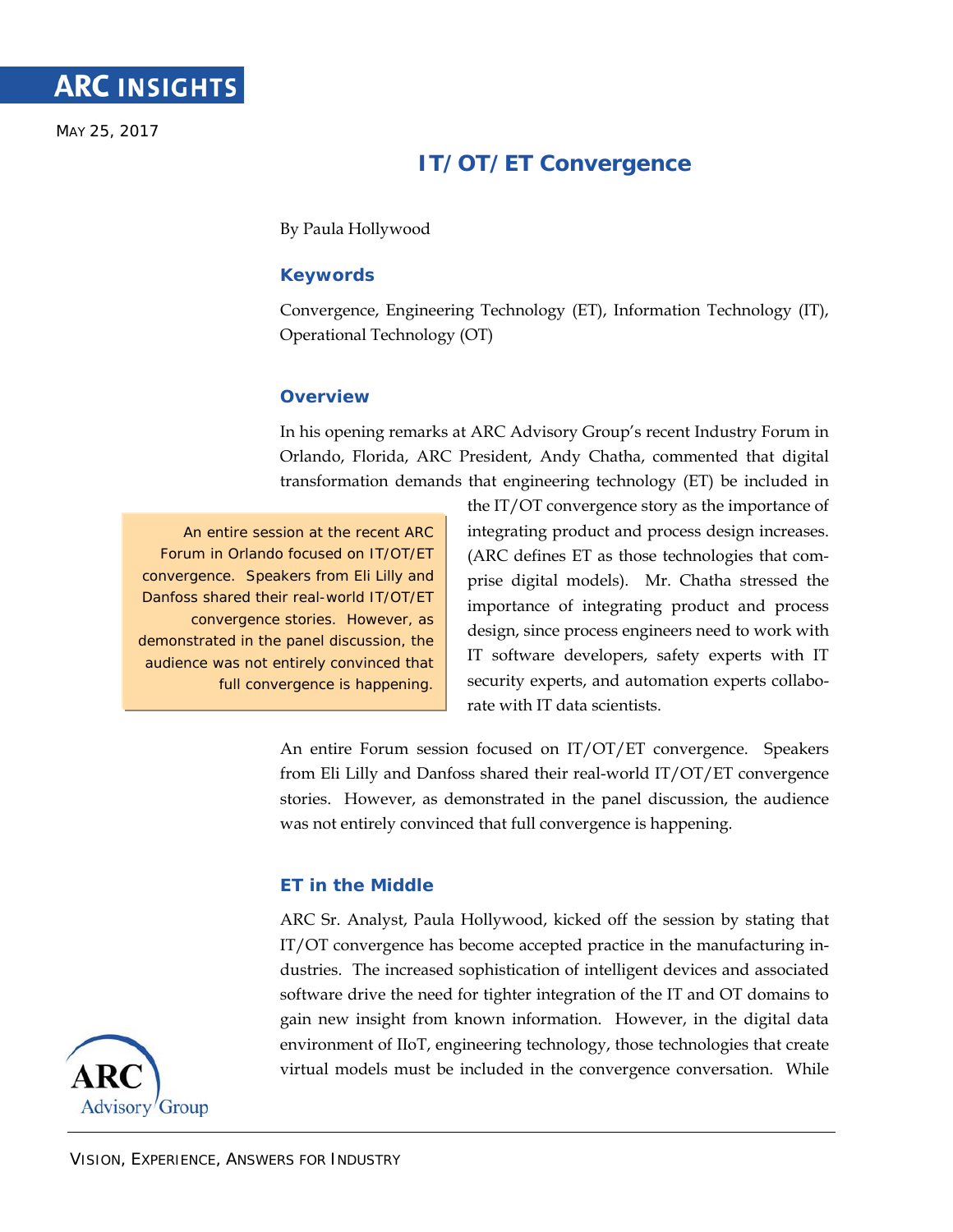inclusion of ET may have been implied in the past, its use in the current and future work environment cannot be underestimated as modeling tools become essential to managerial or technical decision making.



**IT/ET/OT Convergence Path to IIoT** 

In model format, Ms. Hollywood believes that ET lies in the middle of IT and IT as ET utilizes IT to improve OT. As technologies to capture and visualize realworld conditions continue to improve, ET provides users with the ability to better understand assets in context. The relationship among these domains must go beyond "peaceful coexistence." It must coalesce into something that is ultimately greater than the sum of the parts.

Designing and testing new products, systems, and even plants in a virtual environment makes a compelling case, particularly from a cost perspective. Virtual models can tie these domains together over the lifecycle of asset. From an asset management perspective, it's about predicting a problem before it occurs and enabling maintenance to be performed at optimum rates and costs.

## **Convergence at Eli Lilly**

According to Kevin Wilhelm, Corporate Automation Engineering at Eli Lilly, convergence began 20 years ago as open systems such as those in the consumer marketplace began to replace the closed, proprietary systems commonly found in the industrial marketplace. From Mr. Wilhelm's perspective, we're still in the early stages of computing technology adoption despite what he described as a million-fold increase in engineering capabilities over the last 30 years.

The pharmaceutical industry has a reputation of being change averse due to the validation requirement for manufacturing processes. However, Wilhelm says that's a myth. He makes changes every day, but follows change control procedures that are guided by disciplined engineering practices in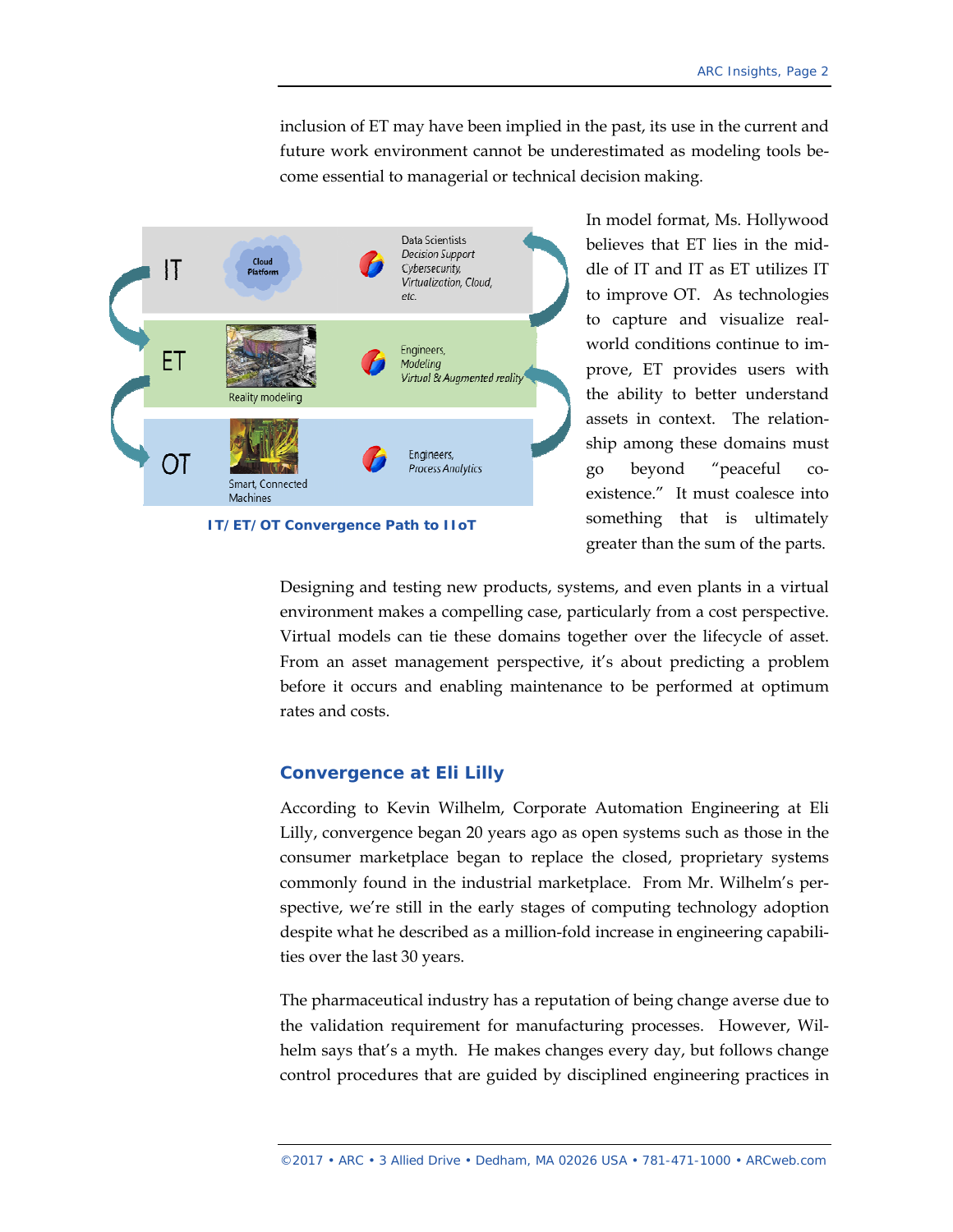applying manufacturing IT to automation to ensure consistency in expected results. In addition to investment in new technology, Mr. Wilhelm would like to see investments in people and processes to ensure that all advance at the same rate.

It's easy to understand why Wilhelm is passionate about planning for obsolescence. He shared a real-world example of IT/OT/ET converging at Lilly. An HMI graphics card needed replacement due to a defective component. The replacement card required a driver that was incompatible with the existing version of Windows in that operation. A Windows upgrade would affect other applications. In this case, the obsolescence of a single component on a graphics card cascaded into a project to upgrade the HMI and all other affected applications and interfaces. This seemingly simple issue required extensive IT/OT/ET collaboration to solve.

### **Convergence Spawns New Service for Danfoss**

Most readers have been to the supermarket at some time in their lives, but have you ever thought about how those facilities operate? Like the process industries, food retail is energy intensive – it takes a lot of electricity to operate the refrigeration equipment required to ensure the safety of the food we buy. According to Rick Ruth, Product Manager at Danfoss Services, supermarkets gross profit average just 2 percent, not much. Given such tight margins, individual stores are hard pressed to justify full-time

Danfoss Smart Stores is all about Big Data and a new way of doing business enabled by IIoT technology to increase operational effectiveness and control, and reduce costs, according to Rick Ruth, Danfoss Product Manager.

maintenance staffs. So, how does your favorite supermarket keep its refrigeration equipment from failing, and can a supermarket become a net-zero building?

In his presentation, Mr. Ruth shared an IT/OT/ET convergence story that has spawned a whole new

service business for Danfoss, the Smart Store. Per Ruth, it's all about Big Data and a new way of doing business enabled by IIoT technology to increase operational effectiveness and control, and reduce costs. This supplier of refrigeration equipment, compressors, and controllers for supermarkets required an integrated solution to help customers view operational data at a more granular level.

Bentley Systems' AssetWise solution provided Danfoss with the operational analytic and visualization capabilities for Smart Store to centralize data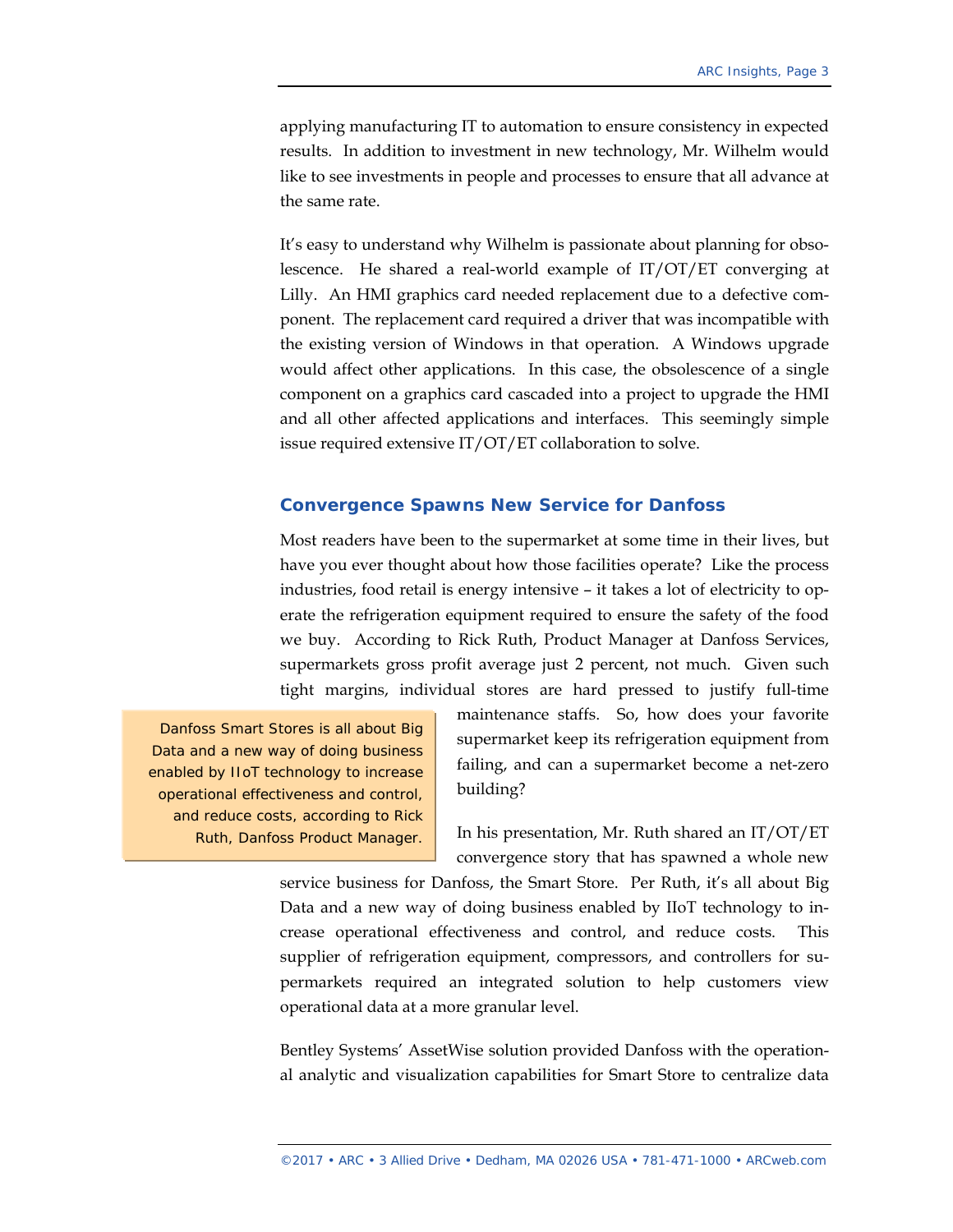generated from various sources and displayed on dashboards. With Smart Store, Danfoss monitors store equipment remotely and advises its customer when an asset requires attention. Alarm management helps ensure food safety and minimize food loss. Load shedding reduces energy consumption. Continuously monitored refrigeration equipment anticipates failure. Alarm filtering helps clarify false alarms from real maintenance needs. Danfoss claims to implement the system to more than 9,000 stores to date globally with up to 50 percent energy savings per store.

#### **Convergence in the Real World?**

The audience was not entirely convinced that convergence is happening as evidenced when the panel was asked to cite specific examples of convergence in their organizations. According to Ruth, convergence is taking shape at Danfoss due in large part to cloud computing-enabled collaboration, but conceded that full convergence would take another four to five years. Currently, he stated IT is involved in the security aspects of Smart Store and reporting at the facility layer. At Eli Lilly, Wilhelm stated that the vice presidents of manufacturing IT and engineering collaborate to ensure their agendas are aligned specifically around asset information management as Lilly applies the cloud to automation. Panelist Paul Casto, GE Digital, offered thickness measurements as an example in which field measurement data is integrated with engineering information and how operations teams use this information to plan maintenance. Panelist Phil Niccolls, Emerson Automation Solutions, said the degree of convergence is reflective of an organization's IIoT maturity.

Russell Viciedo of Tata Consultancy Services expressed a dissenting opinion. He stated that the lack of alignment in corporate strategy results in continued silo building. Without alignment at the executive level, Mr. Viciedo believes that the capability to integrate later in the project is diminished. In his opinion, as long as this situation persists, true convergence will not be attainable. Panelist Jim Newman, Bentley Systems, offered that many executives have not yet grasped the value of doing things differently. ARC's Hollywood suggested that convergence is likely occurring more on an informal rather than formal basis at this point in time.